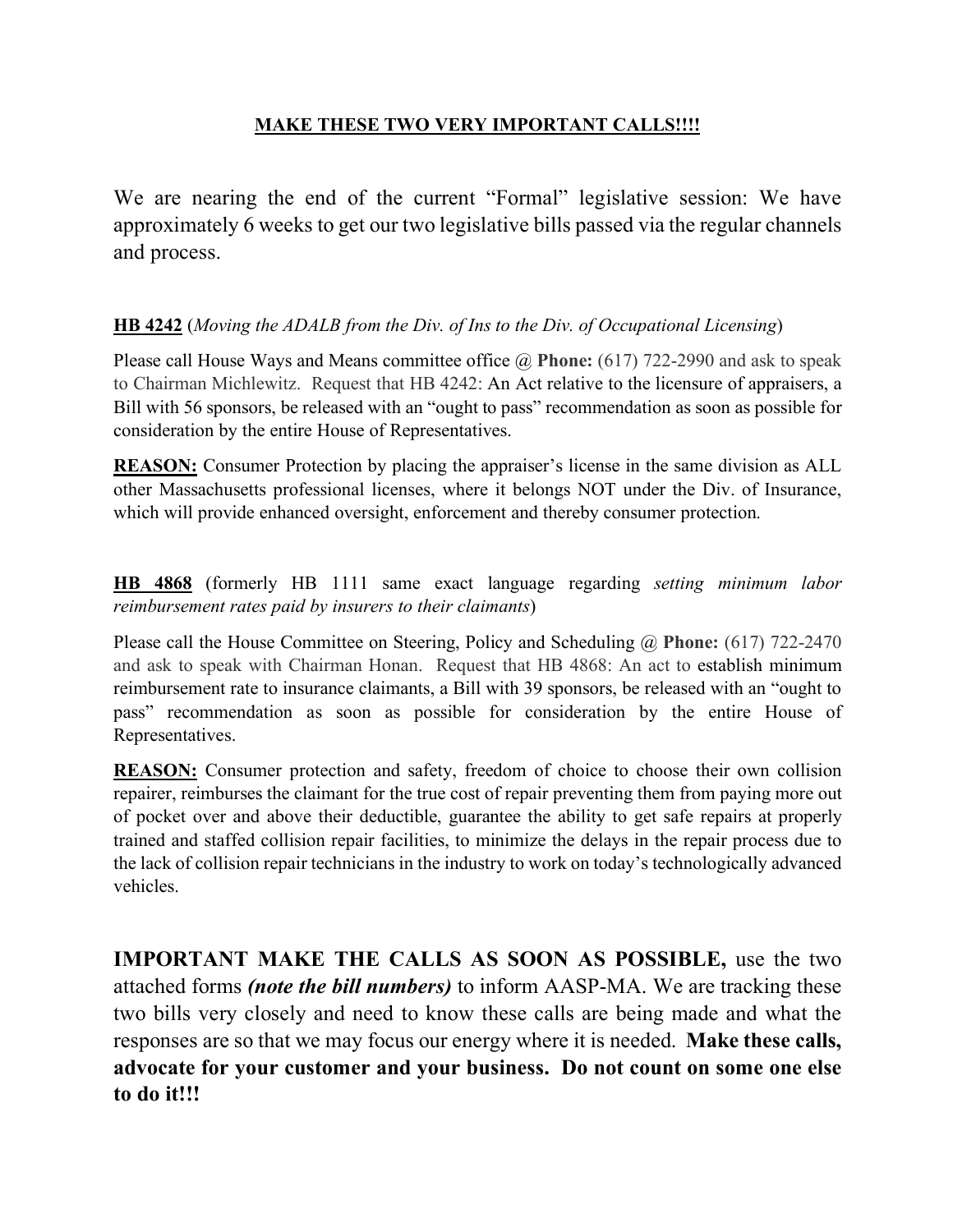# *CONTACT VERIFICATION FORM:*

## *HB 4868 (was HB 1111)* Minimum Reimbursement Rate to the Claimant

|                                                                    | The aide (Name): ___________________________________ committed to having Chairman |
|--------------------------------------------------------------------|-----------------------------------------------------------------------------------|
| return call) The aide noted my support of HB 4868: YES __ or NO __ | Honan call me by $\int$ / 2022 (be sure to tell them the importance of a prompt   |
| <b>OR</b>                                                          |                                                                                   |
| I spoke to Chairman Honan directly:                                |                                                                                   |
| The Chairman committed to release HB 4868: YES ___ or NO ___       |                                                                                   |
| If yes, The Chairman committed to release the bill by: $/$ / 2022  |                                                                                   |
| IF NO: WHY?                                                        |                                                                                   |
|                                                                    | Please add any notes about your conversation that may be important or useful:     |

I will call Chairman Honan back on / / 2022 (no more than 5 days from first contact) if the Chairman has not returned my call.

(PLEASE SUBMIT THIS COMPLETED FORM TO: LUCKY@AASPMA.ORG with subject line **HB 4868 CONTACT CONFIRMATION)**

**PLEASE DO NOT COUNT ON SOME ONE ELSE TO DO THIS FOR YOU.**

**(Technicians should also be involved in this process).** 

**THERE IS NO SUCH THING AS TOO MANY CALLS!!!!!**